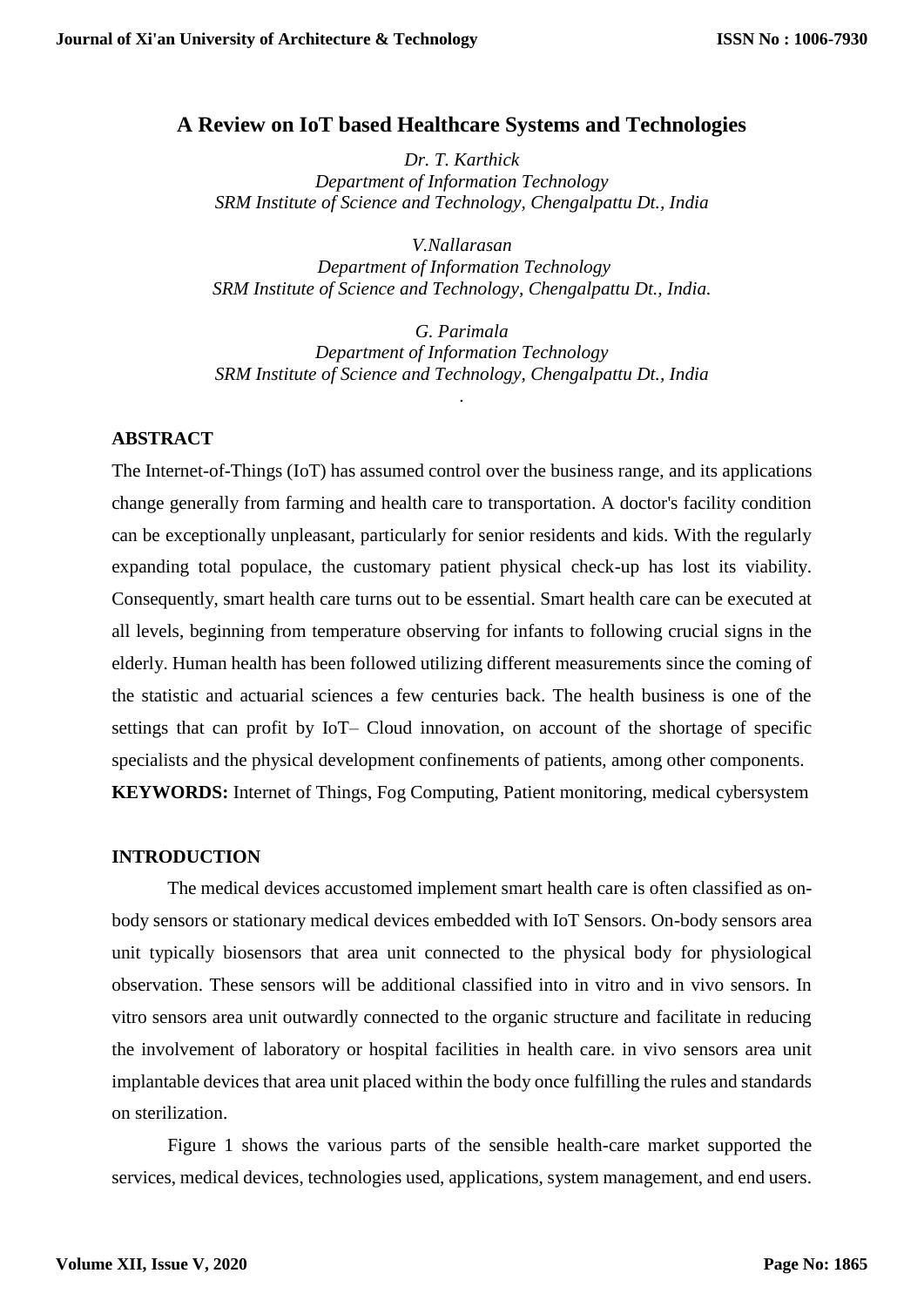property technologies that are used play a significant role in increasing the applications that the health-care system is meant. The economic integration of little devices through wireless technologies can facilitate in implementing remote health observance through the net of Things (IoT) [2]. If a personalised monitor cherishes a articulation plana band is utilized, a Bluetooth module, web protocol version six (IPv6) over low-power wireless personal area networks (6LoWPAN), or radio-frequency identification (RFID) are accustomed connect the device to internet. but in a {very} very hospital state of affairs where a health-care network is managed, Wi-Fi and ground cables ar required to stay up constant internet property and support vital data traffic.





Inside the scholarly international there has likewise been noteworthy past due enthusiasm for receiving and propelling IT for successful healthcare. US national research Council write approximately "Computational technology for powerful health Care" recommends a common innovation stupendous take a look at of making "affected persontargeted subjective guide in 2009."[1] It additionally calls attention to three agents check out challenges for the IT people organization, which include digital patient modelling, healthcare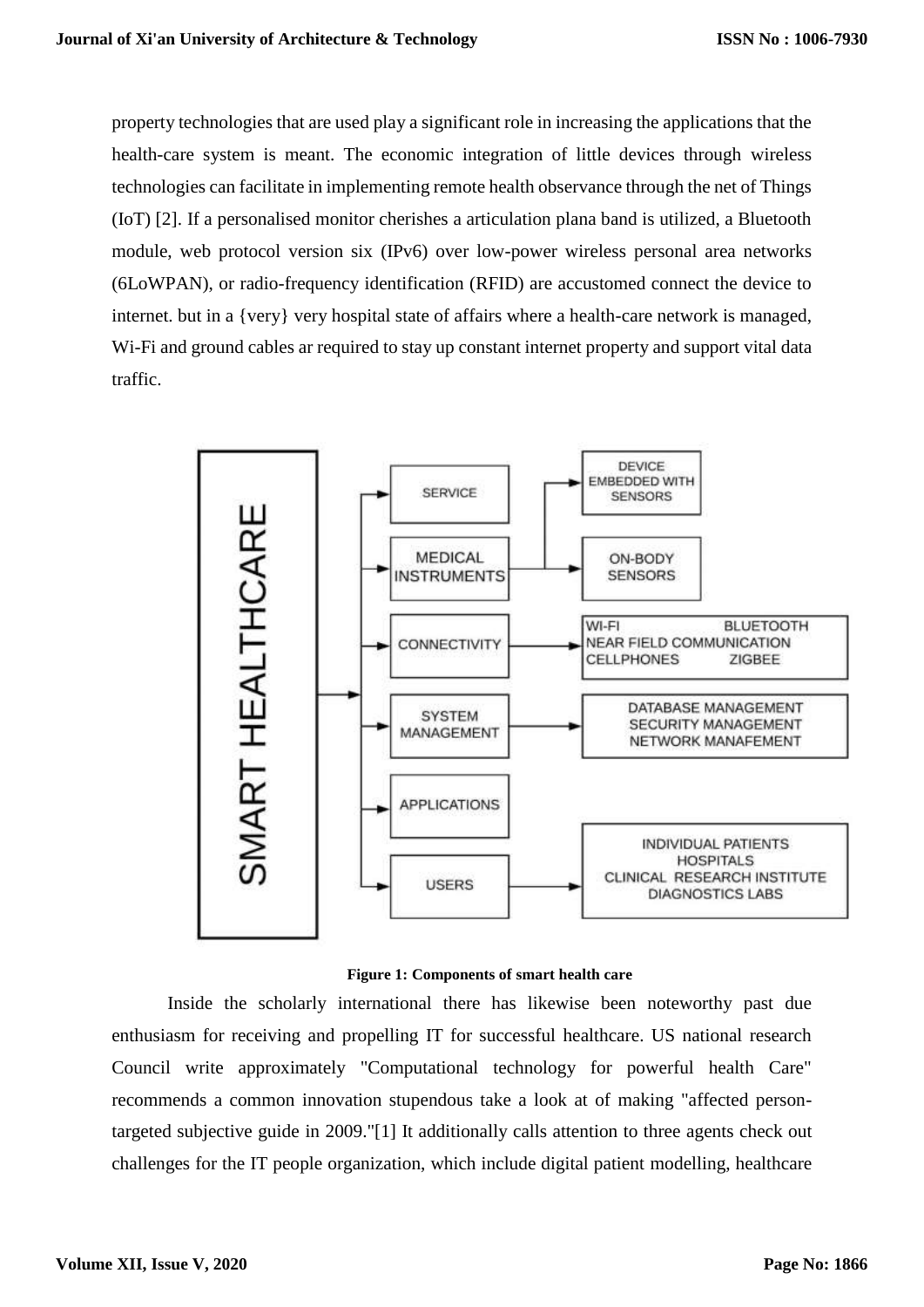statistics sharing and coordinated attempt, and healthcare records management at scale. A noteworthy studies goal is to create confided in healthcare frameworks that offer tremendous desire assist to clinicians and patients and provide "in the nick of time, handiest for me" recommend at the reason of care. other advocated healthcare IT propels comprise, as an instance, better (wearable) devices for patient observing and successful open heath statement.

Inside the article, David A. Hanauer, Kai Zheng, Naren Ramakrishnan,and Benjamin J. Keller's "possibilities and demanding situations in association and Episode Discovery from digital fitness statistics" outlines their exploration in relationship in restorative conclusions utilizing massive scale, longitudinal electronic fitness records (EHRs) [2]. They moreover don't forget temporary relations between occasions to better explain examples of illness motion. They contend that making use of statistics mining methods with representation may want to open up open doors for healthcare disclosures that have been already illogical.

Yu-Kai Lin, Randall A. Darker, Hung Jen Yang, Shu-Hsing Li, Hsin-Min Lu, and Hsinchun Chen's article "statistics Mining Huge-Scale electronic health information for scientific help"[3] gives their ongoing examination on Symptom-Ailment-Treatment (SDT) association manipulate mining utilising thorough EHRs contains around 2.1 million information from a noteworthy Taiwan doctor's facility. In mild of selected worldwide class of sicknesses shape nine (ICD-9) codes, they may apprehend clinically great and specific SDT relationship from patient statistics in seven unmistakable ailments, going from different growths to ceaseless and impossible to resist sicknesses. Their ongoing research moreover consists of state of affairs construct SDT association mining with admire to numerous affected person age gatherings and of both sexual orientation to decide whether analyses and medications are suitable or pertinent to patients' statistic foundations.

Agusti Solanas, Constantinos Patsakis, clarifies clever health as the overall supplement of bendy health with recognize to clever urban networks. How advances in ICT are being used by the healthcare component to make m-health, and with the aid of near-via and neighborhood governments to increase the affiliation of charged clever city zones. They to watch these two examples in the direction of the collection of m-fitness and the hypothesis of clever urban networks. In mild of ways these two minds are considered self-sufficiently and justify idea in their personal specific rights, they have once in a while joined into normal motivations at the back of contact. however, we make certain that the established order and improvements of clever urban zones can be used and mixed with the mind of mhealth and telemedicine to make a unique and extra unrestrained sizeable notion: smart fitness [4][24].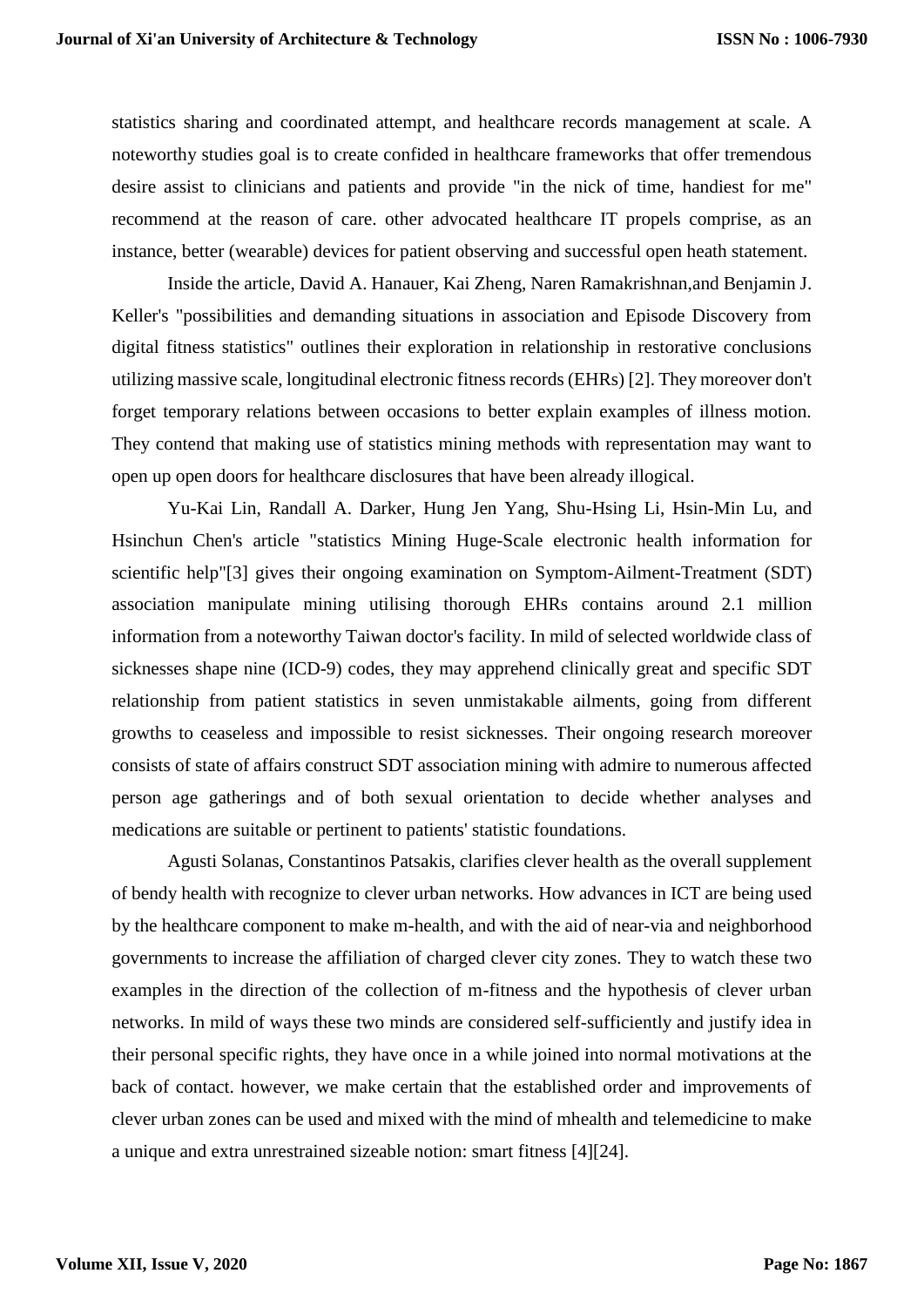D.J. cook accumulated data in everyday home conditions that we modified over to smart homes using the CASAS "smart domestic in a container."[5]. as soon as the sensor facts became gathered, we marked every sensor occasion with the evaluating movement using the CASAS-AR algorithm. [6][23]. AR calculations had been supposed for wearable, telephone, domestic, video, and different sensors utilising system-taking in strategies that range from guileless Bayes classifiers and desire bushes to extra difficult fashions including Gaussian combination models and contingent arbitrary fields. [7][8]

Ghulam Muhammad, SK Md Mizanur Rahman, Abdulhameed Alelaiwi, and Atif Alamri. "clever fitness answer integration IoT and Cloud: A Case examine of Voice Pathology tracking" the achievability of voice pathology checking creating use of the changing into a member of of the IoT and therefore the cloud. we have a tendency to advocate a structure whereby voice signals square measure stuck through the IoT device and square measure transmitted to a facilitating gismo, as associate degree instance, a phone. different flags concerning health and encompassing conditions square measure likewise caught utilizing specific IoT sensors. these signs could also be applied to possess further info that will complement the fundamental leadership by employing a knowledgeable. For voice pathology region, we've an inclination to utilize a district parallel instance (LBP) as an issue of the signs associate degreed associate outrageous going to acknowledge system (ELM) as a classifier. The LBP may be a normally used surface descriptor in image managing packages, and so the ELM may be a effective and fewer computationally high priced classifier. To the first-rate of our insight, this may be the primary occasion whereas that the combination of the LBP and ELM is applied as a district of voice pathology monitoring [9].

Jaganathan Venkatesh, Baris Aksanli, "Measured associated customized good Health Application style in an exceedingly good town Environment" define good health applications as a progressive system of basic numerous info single-yield (MISO) FUs known as setting motors to reinforce thinking and flexibility whereas decreasing the info repetition crosswise over applications and achieving an indistinguishable utility from the past solid MIMO units. In uncovering middle of the road knowledge and influencing applications to share them, we have a tendency to reduce the many-sided quality and enhance the flexibility of alternative applications within the larger framework. The amendment in skilfulness could come back at the value of exactitude, but we have a tendency to live the blunder and demonstrate that it is restricted by the easy catalyst of natural design [10].

Abdulsalam Yassine, Shailendra Singh, And Atif Alamri, "Mining Human Activity Patterns from Smart Home Big Data for Health Care Application", begins by cleaning and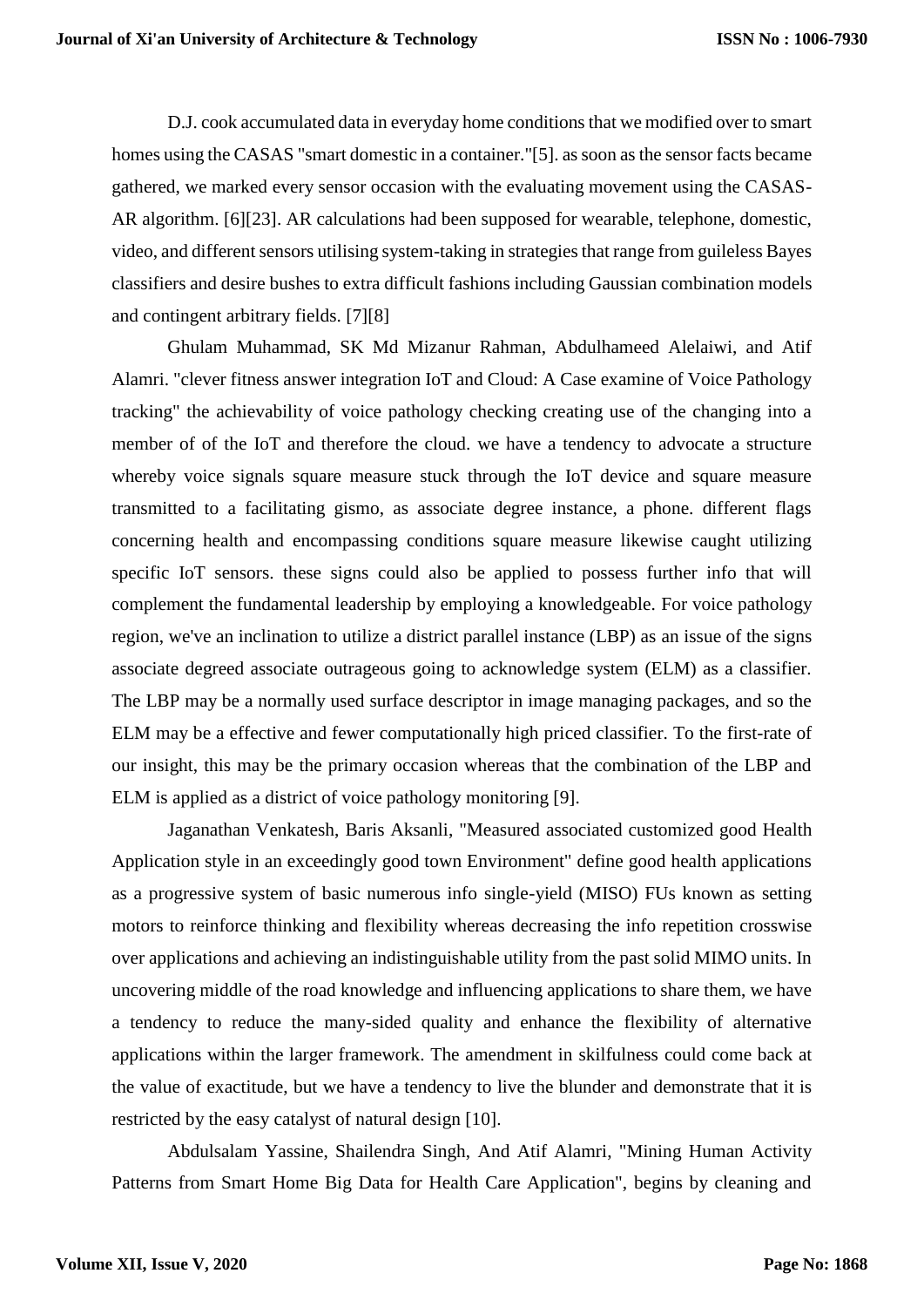setting up the data and after that applying continuous example digging for finding apparatus to-machine affiliations, i.e., figuring out which apparatuses are working together. Then, it utilizes group examination to decide apparatus to-time affiliations. With these two procedures, the framework can extricate the example of apparatus utilization which is then utilized as contribution to the Bayesian system for here and now and long-haul exercises forecast. The yield of the framework is used by particular health mind applications relying upon the expected utilize. For instance, a health mind supplier may just have inspired by knowing exercises identified with subjective weakness where following the succession of every day exercises is urgent for reminding the patient when irregular conduct is recognized. Next subsection clarifies such procedures and quickly diagrams the theoretical background [11].

Shalli ranee, Syed Hassan Ahmed, Sayed Chhattan Shah, "smart health: a singular Paradigm to manage the Chickungunya Virus" clarifies regarding the facts is accumulated on the cloud (backend), and in e-health place records is accumulated from the mobiles (the front end) and it is placed away within the sensors, it's transmitted through the novel techniques and conventions that's the middle layer and aides is transporting the facts with maintenance techniques. distributed storage and addressing section comprised of information aggregation, facts protecting, GPS primarily based completely order and threat calculation, and health mind knowledge transmission. The mobile phones and sensors [12] area unit applied for knowledge recovery and transportation to the cloud. The cloud server is said to the middle layer i.e. conventions layer and that transmits the statistics from the sensors and cellular telephones [13].

Prabal Verma and Sandeep K. Sood, "Mist Assisted-IoT Enabled Patient Health Monitoring in Smart Homes", shows the fundamental work process of different substances in the haze helped smart home condition. In smart correspondence component, haze layer will recover the imperative knowledge known with patient health history from cloud layer [14]. Then again, in ancient correspondence, the updates known with mist hub activities area unit changed to the cloud with patient delicate parts for future essential activities, more processed. in addition, haze highlights like real-time intuitive administrations, skilfulness support, and flexibility will fill in as a perfect call in IoT-based health perceptive condition. The planned stratified approach for haze based mostly sensible remote patient checking is formed out of 5 layers, in particular: 1) data procurement layer (DAL); 2) occasion characterization layer; 3) data mining layer (IML); 4) basic leadership layer (DML); and 5) distributed storage layer. Each layer plays out its essential capacity, thereby giving proficient administrations to nearby layers [15].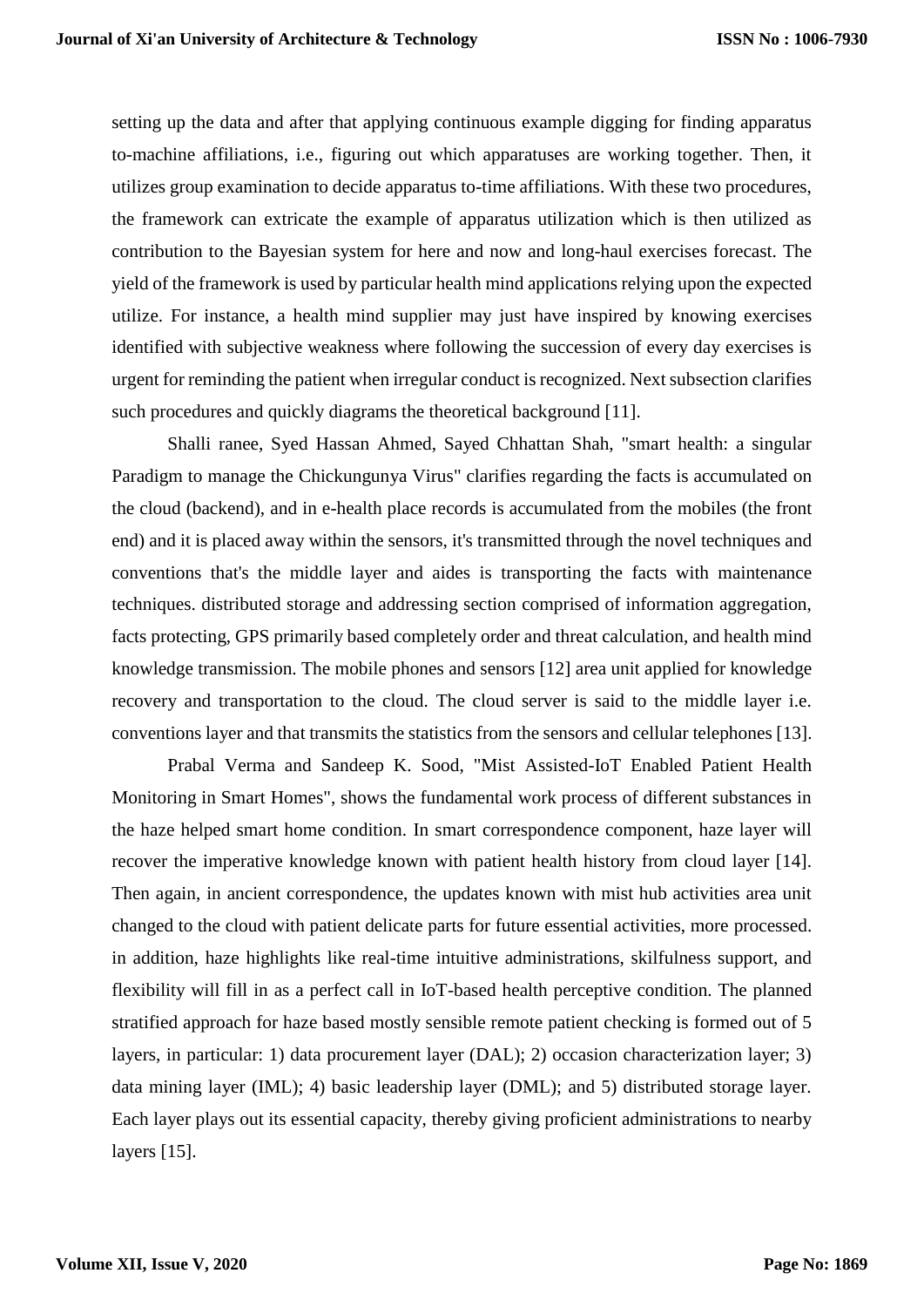#### **GENERALISED MECHANISM USED FOR IOT BASED SMART HEALTHCARE**

With reference to Yu-Kai Lin, Randall A. Darker, Hung Jen Yang, Shu-Hsing Li, Hsin-Min Lu, and Hsinchun, a program of innovative work along four innovation pushes to empower this vision  $[1] - [3]$ :

• making an interoperable, advanced framework of all-inclusive health data and information;

• using differing data to give mechanized and increased knowledge, revelation, and confirmation-based health and wellbeing choice help;

• a digital based engaging of patients and healthy people that empowers them to assume a significant part in their own particular health and treatment; and

• observing and helping people with savvy frameworks (counting sensors, gadgets, and mechanical autonomy) to keep up capacity and freedom.

The across the board appropriation of ICT with regards to cities has prompted the presence of smart cities. Also, the utilization of ICT and versatile advances for health-related issues wound up with the arrangement of patient checking and healthcare inescapably through electronic and portable health. While analysts are as of now forming our future as per the builtup ideas of smart cities and m-health, we trust that there is a requirement for another idea to which we allude as smart health (s-health), rising up out of the mix of smart cities with electronic and portable health administrations [4].

It was discovered that the capability to spot the social impact of health occasions depends upon the concept of the health occasion itself. many occasions have an effect on various exercises as well as rest, eating, and excursions out of the house, whereas different occasions have a a lot of confined impact. distinctive the real health occasion event (for instance, a fall) and its impact could need further, a lot of touchy sensors to be set within the home or on the body. expeditiously gazing modified BCD window sizes could likewise provide bits of data on the standard span of conduct changes that might be connected with numerous varieties of health occasions. Future work need to break down the larger a part of the BCDdistinguished changes to make a decision a lot of in depth vary of occasions that inspire changes, for instance, fizzled sensors or guests within the home [5]-[8].

A health care structure in lightweight of the IoT and therefore the cloud is talked concerning and projected. A voice pathology observant framework within the system is made utilizing the LBP highlights and therefore the ELM classifier. The projected framework tentatively clothed to be actual. There are a unit many problems that ought to be attended before this type of framework may be fully agent in an exceedingly trustable means. These problems incorporate distinctive ability, anchored transmission, accessibility, simplicity of shoppers, and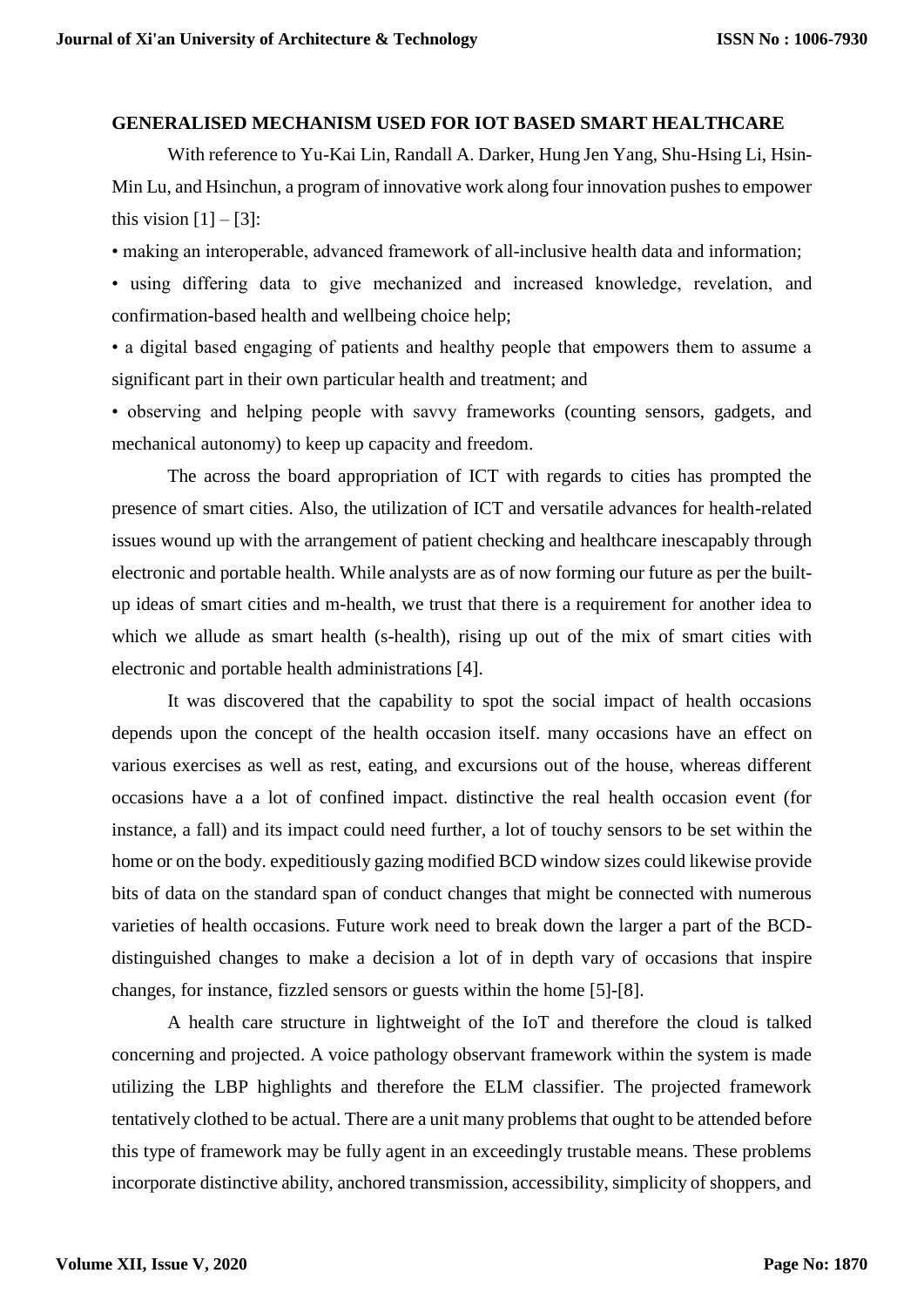ability. within the projected framework, ability and ease of shopper's area unit settled. Secure transmission may be ensured by the specialist co-op; be that because it could, we tend to insert a watermark into the flag for authenticity [9].

As each context engine uses numerous sources of information and creates distinctive yields, we will take a look at every freely, utilizing TESLA up to third-arrange works, and deciding the helpful request once that exactness changes square measure borderline. each sequent application utilizes the GPS setting engine in their initial stage. As each motor (one for scope, one for longitude) simply takes a solitary info, it's associate unpredictability of O(1). The AQI setting motors square measure used by the 2 applications and square measure dead by third-arrange TESLA capacities for a general many-sided quality of  $O(n^3)$ . The last section of the sequent setting motor the course suggestion one expends yields created by the GPS, time, and also the AQI setting motors, to supply a backup thanks to choose the knowledge facilitate. this is often actualised as a third-arrange  $(O(n^3))$  setting engine [10].

In view of the above outcomes, we can without much of a stretch see the solid connection between apparatus use inside the smart houses and human movement acknowledgment. Taking in the apparatus to-machine and apparatus to-time affiliations separated from the regular example mining and group investigation are key procedures to track patients/individuals' schedules and perhaps furnish them with health administrations when needed with the decision support system in fog layer[11].

The planned machine is supposed to cope with the good statistics of sufferers with solidness convention at the brink servers for smart communication[12][13]. planned methodology provides the related to blessings:

• permits at intervals the trade of patients' fine lifestyles.

• well regular acknowledgment of Chickugunya disorder going with patients and drop-off the unfold of infection.

• enhancements within the analysis methodology, handling and destiny choices involved some patients' health.

• trailing the massive large choice of patients paying very little acknowledge to their location

• helps care divisions and alternative agencies for early preventive measures to regulate Chickugunya Virus.

• stability administrated at the brink servers facilitate at intervals the smart correspondence.

• advantage for the consultants and doctors to paintings proficiently and for coherent/genuine choices.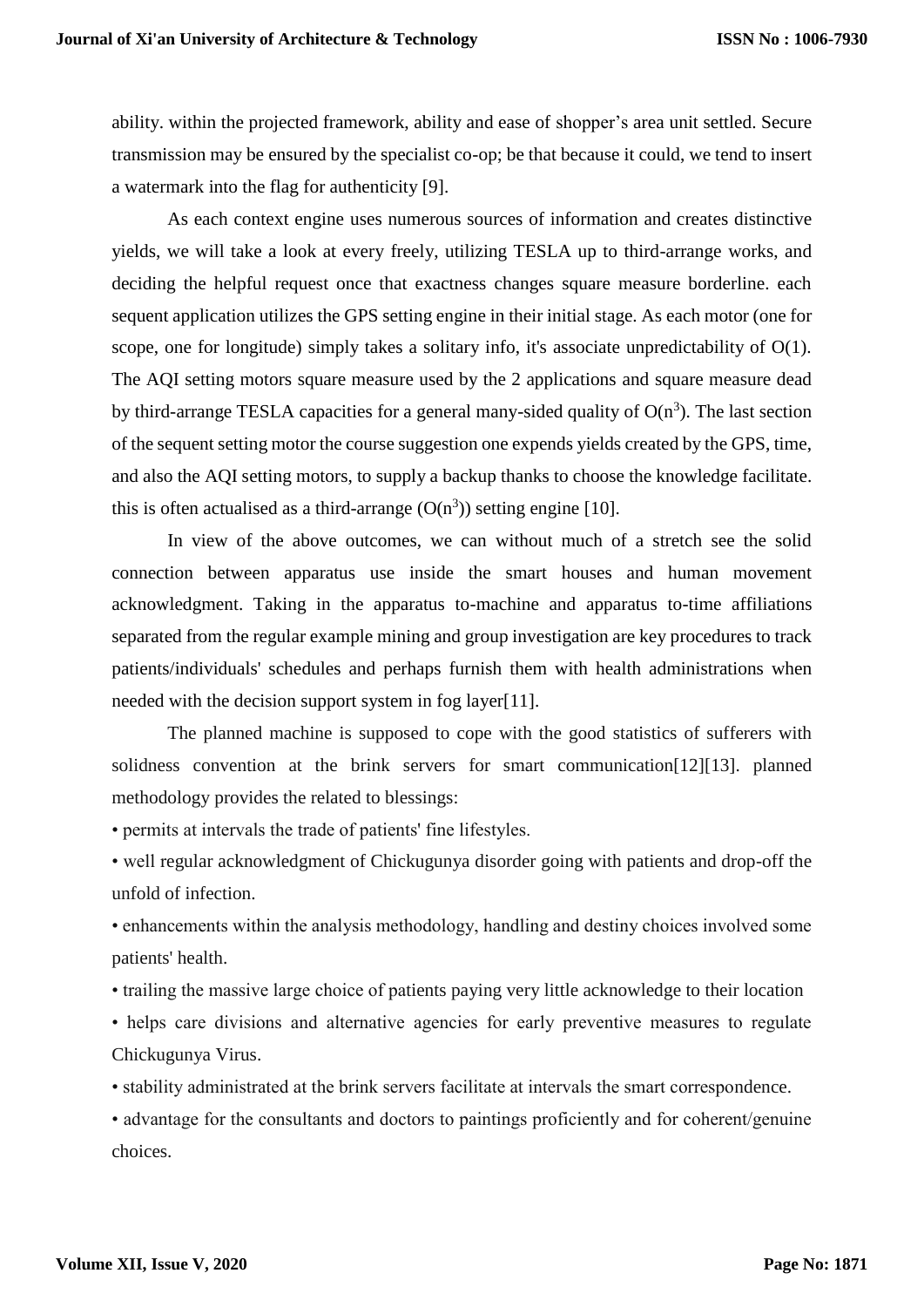It's far very glaring from the gadget proposed through Prabal Verma and Sandeep Sood that IoT-based totally haze registering is conveying extra powerful patient touchy information to the end clients. in this paper, fog layer at a door for enlarging health looking at framework that requires snappy making ready with insignificant postponement. we've got ordered affected person health country as covered or perilous using haze figuring administrations through lessening the degree of information this is exchanged to the cloud for getting ready and investigation. steady occasion instances are checked at mist layer for processing event problem. Likewise, event activating system is received to exchange patients' fitness-associated necessary flag to cloud layer at something factor affected person state adjustments to a US [14] [15].

| <b>IoT</b> Based<br><b>Health</b><br><b>System</b>                      | <b>DEVICES USED</b>                               | <b>PROBLEM</b><br><b>MONITORED</b>                           | <b>COMMUNICATION</b><br><b>TECHNIQUE USED</b>          | <b>USER</b><br><b>INTERACTION</b><br><b>WITH</b><br><b>SYSTEM</b> |
|-------------------------------------------------------------------------|---------------------------------------------------|--------------------------------------------------------------|--------------------------------------------------------|-------------------------------------------------------------------|
| Ingestible<br>sensor<br>sensors                                         | sensors, wearable patches,<br>mobile device       | medical<br>nonadherence                                      | electrical signal,<br>bluetooth                        | no interaction                                                    |
| <b>Ambient</b><br><b>Assisted</b><br>Living                             | pebble smartwatches, smart<br>phones              | assistance for<br>elderly people in<br><b>AAL</b> facilities | bluetooth, HTTP<br>requests, google cloud<br>messaging | 2-way<br>communications                                           |
| <b>Smartphone</b><br><b>Medicine</b>                                    | smart phones, smart bands,<br>smart phone sensors | check vital<br>readings of<br>human body                     | electrical signals,<br>bluetooth                       | allows interaction                                                |
| <b>Interactive</b><br><b>M-Health</b><br><b>System for</b><br>diabetics | GPRS BGM, smart phones                            | blood-glucose<br>variations                                  | GPRS, XML, HTTP                                        | $2$ -way<br>communications                                        |

**Figure 2: Comparison of various IoT based healthcare applications**

Not anything on this world is perfect; all the technologies stated in this paper have troubles and feature room for improvement. The ingestible pills [19] collect and send very sensitive frame readings. accordingly, the readings must be well secured and have to be averted from unauthorized get right of entry to; in any other case it affects the privacy of the affected person as well as the load balancing in decision support system[20]. The concept of ingesting an electrical sensor won't be appreciated the equal through all sort of people, so unique interest ought to accept to spreading awareness about the protection of the tablet. sooner or later, the pill should be low cost and available to all sections of human beings. So, fixing a fee is some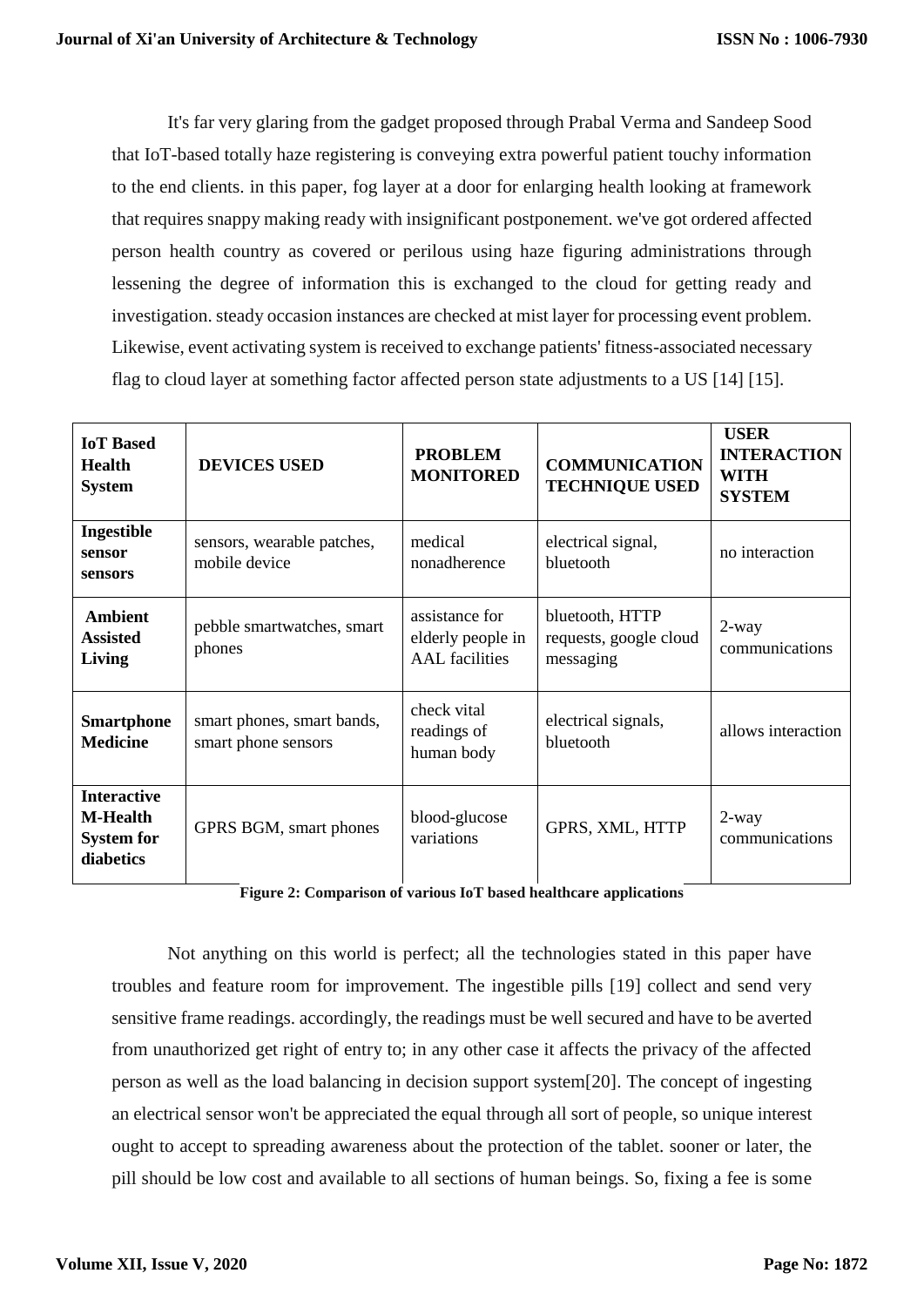other major trouble of ingestible drugs. Inside the AAL solution for aged human beings a pebble clever watch is used which does not have internet connection. For the conversation motive the watch is paired with a smart cell phone.

So, for unmarried purpose two gadgets have been used making the system a bit complicated and pricey. the distance between the clever phone and the watch is essential, if the watch isn't always in the variety, the communication may also fail. The smart telephone medicine era [21] calls for pairing of the clever phone with other devices for efficient use. The fee of implementation is pretty excessive and the relationship of other gadgets to the clever telephone can be complicated. The interactive m-fitness device [22] uses a GPRS blood glucose monitor (BGM) which is very high priced. even though the system affords -way communications, it doesn't offer any choice to the patient to request for help in case of emergency scenario. the connection among the BGM and the android tool can be very complicated and presents many demanding situations.

## **CONCLUSION**

Disease transmission specialists, sociologists, gerontologists, and general health specialists have since clothed to be passing productive at deciding once within the lifetime ailments have an inclination to develop, what conduct and hereditary hazard factors boost their starting and movement, the way to treat them once found, and the way basic science impacts each malady articulation and length of life. The correlative plan of the IoT and also the may as so much as capability, handling, convenience, security, profit sharing, and segments makes the meeting affordable for a few applications. The headway of moveable innovations adds A level of ability to the present arrangement.

### **REFERENCES**

1. Nat'l Research Council, *Computational Technology for Effective Health Care: Immediate Steps and Strategic Directions,* Nat'l Academy Press, 2009.

2. Inst. of Medicine, *To Err Is Human: Building a Safer Health System,* Nat'l Academy Press, 2000. David A. Hanauer, Kai Zheng, Naren Ramakrishnan, and Benjamin J. Keller's "Opportunities and Challenges in Association and Episode Discovery from Electronic Health Records"

3. Lastly, Yu-Kai Lin, Randall A. Brown, Hung Jen Yang, Shu-Hsing Li, Hsin-Min Lu, and Hsinchun Chen's article "Data Mining Large-Scale Electronic Health Records for Clinical Support"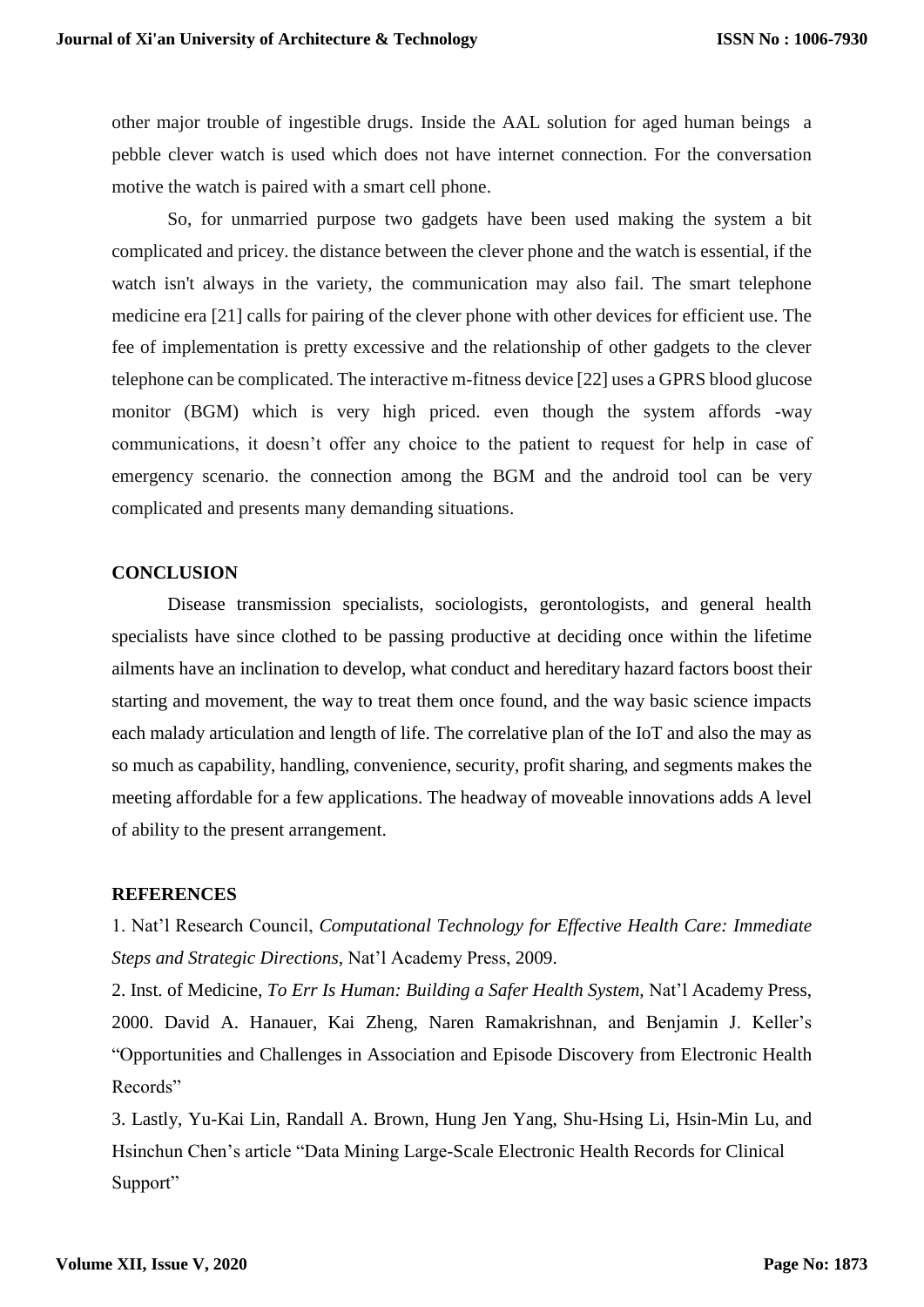4. Agusti Solanas, Constantinos Patsakis, Mauro Conti, Ioannis S. Vlachos, Victoria Ramos, Francisco Falcone, Octavian Postolache, Pablo A. Pérez-Martínez, Roberto Di Pietro, Despina N. Perrea, and Antoni Martínez-Ballesté, "Smart Health: A Context-Aware Health Paradigm within Smart Cities" in IEEE Communications Magazine, 2014, pp. 74 – 81

5. D.J. Cook et al., "CASAS: A Smart Home in a Box," *Computer,* vol. 46, no. 7, 2013, pp. 62–69.

6. N.C. Krishnan and D.J. Cook, "Activity Recognition on Streaming Sensor Data," *Pervasive and Mobile Computing*, vol. 10, 2014, pp. 138–154.

7. A. Bulling, U. Blanke, and B. Schiele, "A Tutorial on Human Activity Recognition using Body-Worn Inertial Sensors," *ACM Computing Surveys*, vol. 46, no. 3, 2014, article no. 33.

8. L. Chen et al., "Sensor-Based Activity Recognition," *IEEE Trans. Systems, Man, and Cybernetics, Part C (Applications and Reviews)*, vol. 42, no. 6, 2012, pp. 790–808.

9. Ghulam Muhammad, SK Md Mizanur Rahman, Abdulhameed Alelaiwi, and Atif Alamri. "Smart Health Solution Integrating IoT and Cloud: A Case Study of Voice Pathology Monitoring" in IEEE Communications Magazine, 2017, pp. 69-73

10. Jaganathan Venkatesh, Baris Aksanli, *Member, IEEE*, Christine S. Chan, Alper Sinan Akyurek, *Member, IEEE*, and Tajana Simunic Rosing, *Senior Member, IEEE, "*Modular and Personalized Smart Health Application Design in a Smart City Environment", IEEE INTERNET OF THINGS JOURNAL, VOL. 5, NO. 2, APRIL 2018, pp. 614 – 623

11. Karthick. T, Manikandan. M, " Fog assisted IoT based medical cyber system for cardiovascular diseases affected patients", *Concurrency Computat Pract Exper*. 2019; 31:e4861. <https://doi.org/10.1002/cpe.4861>

[12] S. Sareen, S.K.Gupta, & S.K.Sood, "An intelligent and secure system for predicting and preventing Zika virus outbreak using Fog computing". *Enterprise Information Systems*, pp. 1- 21, 2017.

[13] Shalli Rani, Syed Hassan Ahmed, Sayed Chhattan Shah, "Smart Health: A Novel Paradigm to Control the Chickungunya Virus" IEEE Access, 2018, pp. 2327-2332

[14] L. Liu, E. Stroulia, I. Nikolaidis, A. Miguel-Cruz, and A. R. Rincon, "Smart homes and home health monitoring technologies for older adults: A systematic review," *Int. J. Med. Informat.*, vol. 91, pp. 44–59, Jul. 2016.

[15] Prabal Verma and Sandeep K. Sood, "Fog Assisted-IoT Enabled Patient Health Monitoring in Smart Homes", IEEE INTERNET OF THINGS JOURNAL, VOL. 5, NO. 3, JUNE 2018, PP. 1789-1796